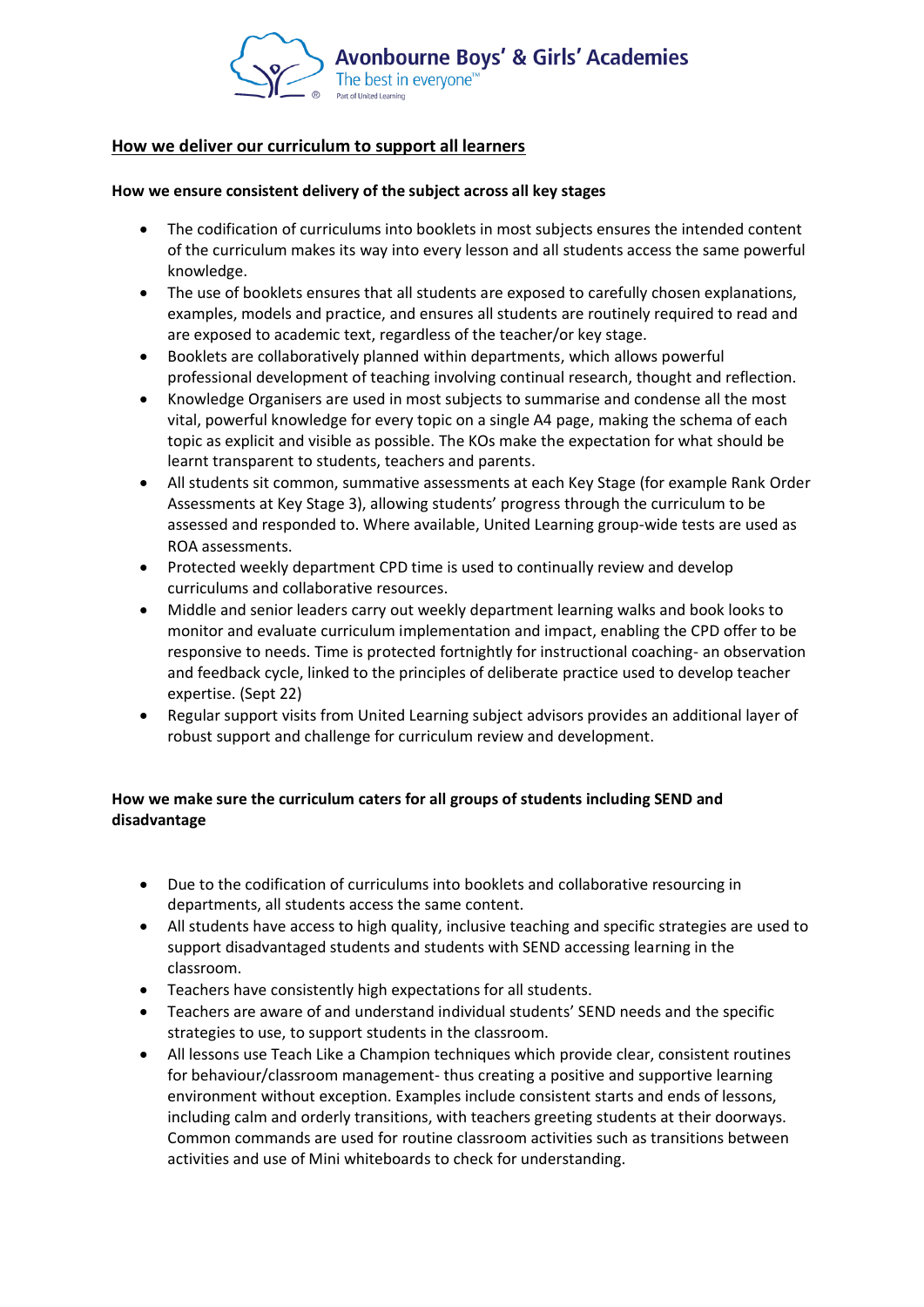

- Teaching and learning is underpinned by Rosenshine's Principles of Instruction and evidenced informed practice.
- A common understanding and language around effective, high-quality teaching is well established. As a result, strategies such as Explicit Instruction- providing clear explanations, modelling, frequent checks for understanding, guided and independent practice, that are well evidenced for having a positive impact for students with SEND, are used routinely by all teaching staff.
- Teaching staff understand the basic principles of Cognitive Load Theory and practically apply a range of strategies to lessons and resourcing to limit the risk of student's working memory being overloaded, thus enhancing rates of student learning.
- Prerequisite knowledge is activated at the beginning of learning sequences to support the acquisition of new knowledge.
- Key vocabulary is taught explicitly.
- Teachers model reading to support decoding and students use reading rulers to track texts.
- A range of strategies are used to regularly check students' understanding and progress through the curriculum, such as cold call, turn and talk and purposeful circulation. Assessments of students' progress are made and teaching is responsive to students' needs.
- To guide learners from novice to expert, modelling and scaffolding are core elements of lessons. All lessons follow Rosenshine's Instructional Core or I>We>You cycles involving demonstration, guided and independent practice.
- New information is introduced in small steps and consideration given to how it is presented in lesson resources- avoiding the split attention and redundancy effect.
- Teachers use dual coding to maximise learning, and scaffolding and worked examples (using visualisers) are used to support learners.

## **How we ensure the curriculum embeds prior knowledge and aids long term retention of knowledge**

- Our Subject Leaders have sequenced the knowledge in their individual curricula to support students to learn and remember more over time. They do this by making sure students learn the individual component knowledge in their subject area and how this links together, to then understand the wider concepts fully.
- In order to help students develop more powerful long term memory teaching is underpinned by cognitive science and evidenced informed practice, incorporating key developments such as management of cognitive load, spaced and interleaved learning and retrieval practice.
- Rosenshine's Principles of Instruction form the basis of our approach to teaching & learning and provide teachers with a shared understanding around effective teaching. Teach Like a
- Champion techniques are used consistently in lessons to support teachers in the practical implementation of these principles.
- All lessons begin with spaced, interleaved 'Do Now' retrieval quizzes- strengthening memory and supporting more fluent recall, whilst allowing understanding to be checked and responded to.
- Relevant prior knowledge is activated and connections made to previously learnt material, meaning students focus on the 'velcro' knowledge to stick new knowledge to.
- New information is introduced in small steps and consideration given to presenting it in such a way that working memory does not become overloaded, therefore maximising learning.